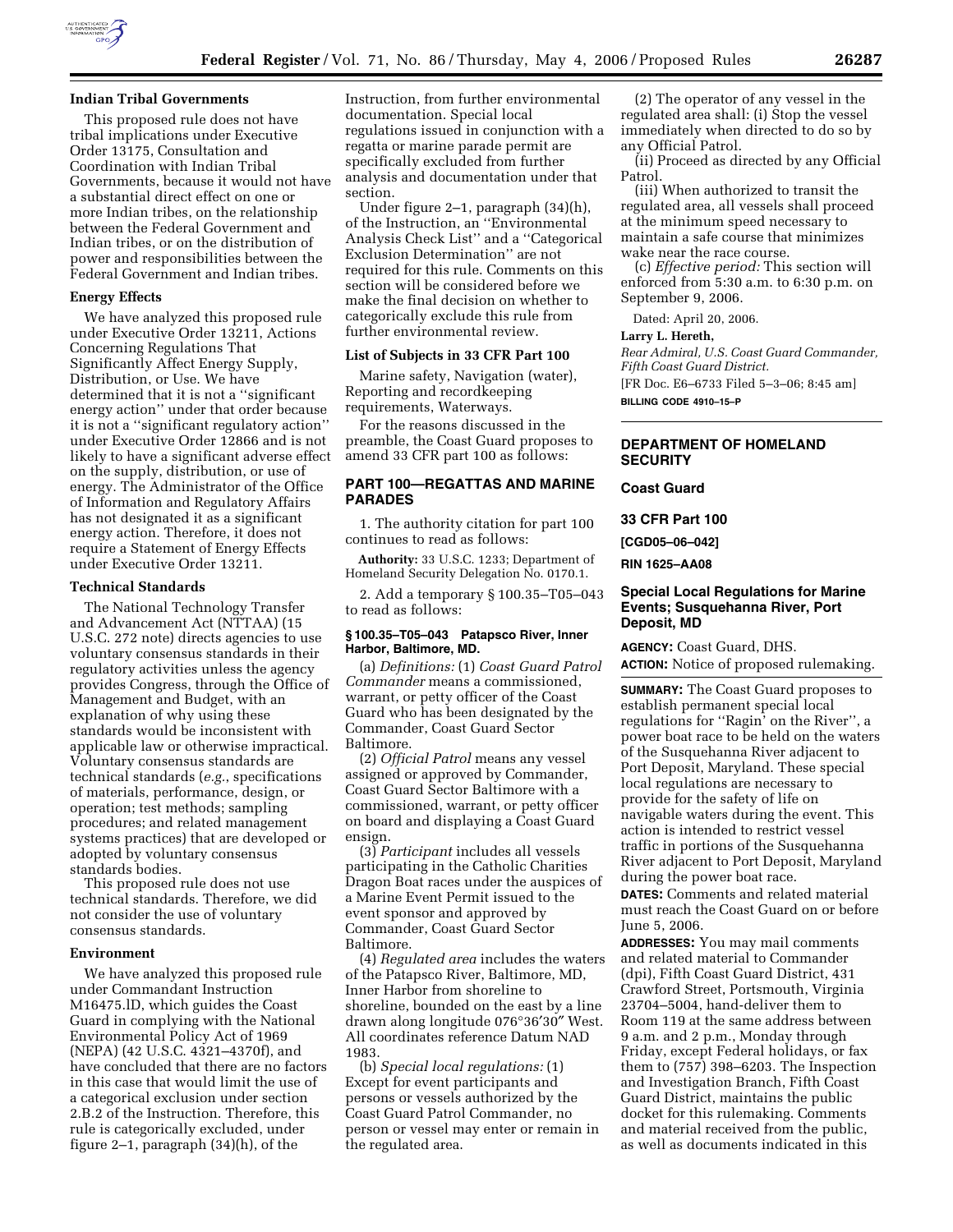preamble as being available in the docket are part of docket (CGD05–06– 042), will become part of this docket and will be available for inspection or copying at the above address between 9 a.m. and 2 p.m., Monday through Friday, except Federal holidays.

# **FOR FURTHER INFORMATION CONTACT:**

Dennis Sens, Project Manager, Inspection and Investigations Branch, at (757) 398–6204.

# **SUPPLEMENTARY INFORMATION:**

# **Request for Comments**

We encourage you to participate in this rulemaking by submitting comments and related material. If you do so, please include your name and address, identify the docket number for this rulemaking (CGD05–06–042), indicate the specific section of this document to which each comment applies, and give the reason for each comment. Please submit all comments and related material in an unbound format, no larger than 81⁄2 by 11 inches, suitable for copying. If you would like to know they reached us, please enclose a stamped, self-addressed postcard or envelope. We will consider all comments and material received during the comment period. We may change this proposed rule in view of them.

# **Public Meeting**

We do not now plan to hold a public meeting. You may submit a request for a meeting by writing to the address under **ADDRESSES** explaining why one would be beneficial. If we determine that one would aid this rulemaking, we will hold one at a time and place announced by a later notice in the **Federal Register**.

### **Background and Purpose**

Annually, during Labor Day weekend, the Port Deposit Chamber of Commerce sponsors the ''Ragin' on the River'' power boat race, on the waters of the Susquehanna River. The event consists of approximately 60 inboard hydroplanes and runabouts racing in heats counter-clockwise around an oval racecourse. A fleet of spectator vessels gather nearby to view the competition. Due to the need for vessel control during the event, vessel traffic will be temporarily restricted to provide for the safety of participants, spectators and transiting vessels.

### **Discussion of Proposed Rule**

The Coast Guard proposes to establish this permanent rule on specified waters of the Susquehanna River adjacent to Port Deposit, Maryland. The regulated area includes a section of the Susquehanna River approximately 3500

yards long, and bounded in width by each shoreline. The regulated area is bounded on the south by the U.S. I–95 fixed highway bridge. The area is bounded on the north by a line running southwesterly from a point along the shoreline at latitude 39°36′22″ N, longitude 076°07′08″ W, thence to latitude 39°36′00″ N, longitude 076°07′46″ W, the northern boundary line runs from shoreline to shoreline and is located approximately 500 yards north of Port Deposit, Maryland. The permanent special local regulations will be enforced annually from 11:30 a.m. to 6:30 p.m. on Saturday and Sunday of Labor Day weekend, and will restrict general navigation in the regulated area during the power boat race. In the case of inclement weather this event may be held on Monday, Labor Day. Except for persons or vessels authorized by the Coast Guard Patrol Commander, no person or vessel may enter or remain in the regulated area during the enforcement period.

### **Regulatory Evaluation**

This proposed rule is not a ''significant regulatory action'' under section 3(f) of Executive Order 12866, Regulatory Planning and Review, and does not require an assessment of potential costs and benefits under section 6(a)(3) of that Order. The Office of Management and Budget has not reviewed it under that Order. It is not ''significant'' under the regulatory policies and procedures of the Department of Homeland Security (DHS).

We expect the economic impact of this proposed rule to be so minimal that a full Regulatory Evaluation under the regulatory policies and procedures of DHS is unnecessary.

Although this regulation prevents traffic from transiting a portion of the Susquehanna River adjacent to Port Deposit, Maryland during the event, the effect of this regulation will not be significant due to the limited duration that the regulated area will be in effect and the extensive advance notifications that will be made to the maritime community via marine information broadcasts, area newspapers and radio stations so mariners can adjust their plans accordingly.

## **Small Entities**

Under the Regulatory Flexibility Act (5 U.S.C. 601–612), we have considered whether this proposed rule would have a significant economic impact on a substantial number of small entities. The term ''small entities'' comprises small businesses, not-for-profit organizations that are independently

owned and operated and are not dominant in their fields, and governmental jurisdictions with populations of less than 50,000.

The Coast Guard certifies under 5 U.S.C. 605(b) that this proposed rule would not have a significant economic impact on a substantial number of small entities. This rule will effect the following entities, some of which may be small entities: The owners or operators of vessels intending to transit or anchor in this portion of the Susquehanna River during the event.

This rule will not have a significant economic impact on a substantial number of small entities for the following reasons. This rule will be in effect for only a short period, annually from 11:30 a.m. to 6:30 p.m. on Saturday and Sunday of Labor Day weekend. Although the regulated area will apply to the entire width of the river, traffic may be allowed to pass through the regulated area with the permission of the Coast Guard Patrol Commander. In the case where the Patrol Commander authorizes passage through the regulated area during the event, vessels shall proceed at the minimum speed necessary to maintain a safe course that reduces wake near the race course. Before the enforcement period, we will issue maritime advisories so mariners can adjust their plans accordingly.

If you think that your business, organization, or governmental jurisdiction qualifies as a small entity and that this proposed rule would have a significant economic impact on it, please submit a comment (see **ADDRESSES**) explaining why you think it qualifies and how and to what degree this rule would economically affect it.

#### **Assistance for Small Entities**

Under section 213(a) of the Small Business Regulatory Enforcement Fairness Act of 1996 (Pub. L. 104–121), we want to assist small entities in understanding this proposed rule so that they can better evaluate its effects on them and participate in the rulemaking. If the rule would affect your small business, organization, or governmental jurisdiction and you have questions concerning its provisions or options for compliance, please contact Dennis Sens, Project Manager, Inspections and Investigations Branch, at (757) 398– 6204. The Coast Guard will not retaliate against small entities that question or complain about this rule or any policy or action of the Coast Guard.

### **Collection of Information**

This proposed rule would call for no new collection of information under the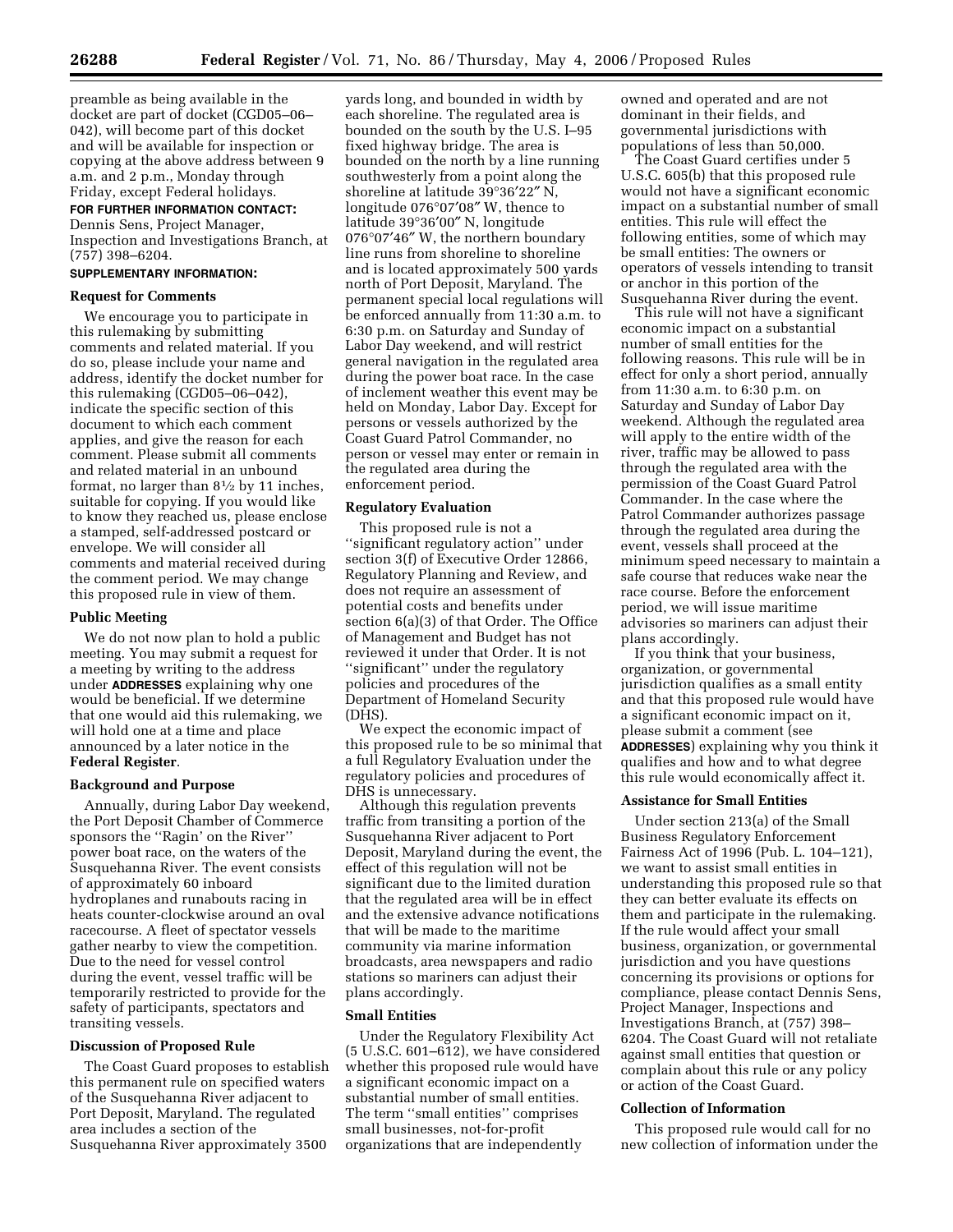Paperwork Reduction Act of 1995 (44 U.S.C. 3501–3520.).

# **Federalism**

A rule has implications for federalism under Executive Order 13132, Federalism, if it has a substantial direct effect on State or local governments and would either preempt State law or impose a substantial direct cost of compliance on them. We have analyzed this proposed rule under that Order and have determined that it does not have implications for federalism.

### **Unfunded Mandates Reform Act**

The Unfunded Mandates Reform Act of 1995 (2 U.S.C. 1531–1538) requires Federal agencies to assess the effects of their discretionary regulatory actions. In particular, the Act addresses actions that may result in the expenditure by a State, local, or tribal government, in the aggregate, or by the private sector of \$100,000,000 or more in any one year. Though this proposed rule would not result in such an expenditure, we do discuss the effects of this rule elsewhere in this preamble.

### **Taking of Private Property**

This proposed rule would not effect a taking of private property or otherwise have taking implications under Executive Order 12630, Governmental Actions and Interference with Constitutionally Protected Property Rights.

# **Civil Justice Reform**

This proposed rule meets applicable standards in sections 3(a) and 3(b)(2) of Executive Order 12988, Civil Justice Reform, to minimize litigation, eliminate ambiguity, and reduce burden.

### **Protection of Children**

We have analyzed this proposed rule under Executive Order 13045, Protection of Children from Environmental Health Risks and Safety Risks. This rule is not an economically significant rule and would not create an environmental risk to health or risk to safety that might disproportionately affect children.

#### **Indian Tribal Governments**

This proposed rule does not have tribal implications under Executive Order 13175, Consultation and Coordination with Indian Tribal Governments, because it would not have a substantial direct effect on one or more Indian tribes, on the relationship between the Federal Government and Indian tribes, or on the distribution of

power and responsibilities between the Federal Government and Indian tribes.

### **Energy Effects**

We have analyzed this proposed rule under Executive Order 13211, Actions Concerning Regulations That Significantly Affect Energy Supply, Distribution, or Use. We have determined that it is not a ''significant energy action'' under that order because it is not a ''significant regulatory action'' under Executive Order 12866 and is not likely to have a significant adverse effect on the supply, distribution, or use of energy. The Administrator of the Office of Information and Regulatory Affairs has not designated it as a significant energy action. Therefore, it does not require a Statement of Energy Effects under Executive Order 13211.

### **Technical Standards**

The National Technology Transfer and Advancement Act (NTTAA) (15 U.S.C. 272 note) directs agencies to use voluntary consensus standards in their regulatory activities unless the agency provides Congress, through the Office of Management and Budget, with an explanation of why using these standards would be inconsistent with applicable law or otherwise impractical. Voluntary consensus standards are technical standards (*e.g.*, specifications of materials, performance, design, or operation; test methods; sampling procedures; and related management systems practices) that are developed or adopted by voluntary consensus standards bodies.

This proposed rule does not use technical standards. Therefore, we did not consider the use of voluntary consensus standards.

## **Environment**

We have analyzed this proposed rule under Commandant Instruction M16475.lD, which guides the Coast Guard in complying with the National Environmental Policy Act of 1969 (NEPA) (42 U.S.C. 4321–4370f), and have made a preliminary determination that there are no factors in this case that would limit the use of a categorical exclusion under section 2.B.2 of the Instruction. Therefore, we believe that this rule should be categorically excluded, under figure 2–1, paragraph (34)(h), of the Instruction, from further environmental documentation.

Under figure 2–1, paragraph (34)(h), of the Instruction, an ''Environmental Analysis Check List'' is not required for this rule. Comments on this section will be considered before we make the final decision on whether to categorically

exclude this rule from further environmental review.

### **List of Subjects in 33 CFR Part 100**

Marine safety, Navigation (water), Reporting and recordkeeping requirements, Waterways.

For the reasons discussed in the preamble, the Coast Guard proposes to amend 33 CFR part 100 as follows:

# **PART 100—SAFETY OF LIFE ON NAVIGABLE WATERS**

1. The authority citation for part 100 continues to read as follows:

**Authority:** 33 U.S.C. 1233, Department of Homeland Security Delegation No. 0170.1.

2. Add § 100.535 to read as follows:

### **§ 100.535 Susquehanna River, Port Deposit, Maryland.**

(a) *Regulated area.* A regulated area is established for the waters of the Susquehanna River, adjacent to Port Deposit, Maryland, from shoreline to shoreline, bounded on the south by the U.S. I–95 fixed highway bridge, and bounded on the north by a line running southwesterly from a point along the shoreline at latitude 39°36′22″ N, longitude 076°07′08″ W, thence to latitude 39°36′00″ N, longitude 076°07′46″ W. All coordinates reference Datum NAD 1983.

(b) *Definitions.* (1) *Coast Guard Patrol Commander* means a commissioned, warrant, or petty officer of the Coast Guard who has been designated by the Commander, Coast Guard Sector Baltimore.

(2) *Official Patrol* means any vessel assigned or approved by Commander, Coast Guard Sector Baltimore with a commissioned, warrant, or petty officer on board and displaying a Coast Guard ensign.

(3) *Participant* means all vessels participating in the ''Ragin' on the River'' power boat race under the auspices of the Marine Event Permit issued to the event sponsor and approved by Commander, Coast Guard Sector Baltimore.

(c) *Special local regulations.* (1) Except for event participants and persons or vessels authorized by the Coast Guard Patrol Commander, no person or vessel may enter or remain in the regulated area.

(2) The operator of any vessel in the regulated area must:

(i) Stop the vessel immediately when directed to do so by any official patrol.

(ii) Proceed as directed by any official patrol.

(iii) All persons and vessels must comply with the instructions of the Official Patrol. The operator of a vessel